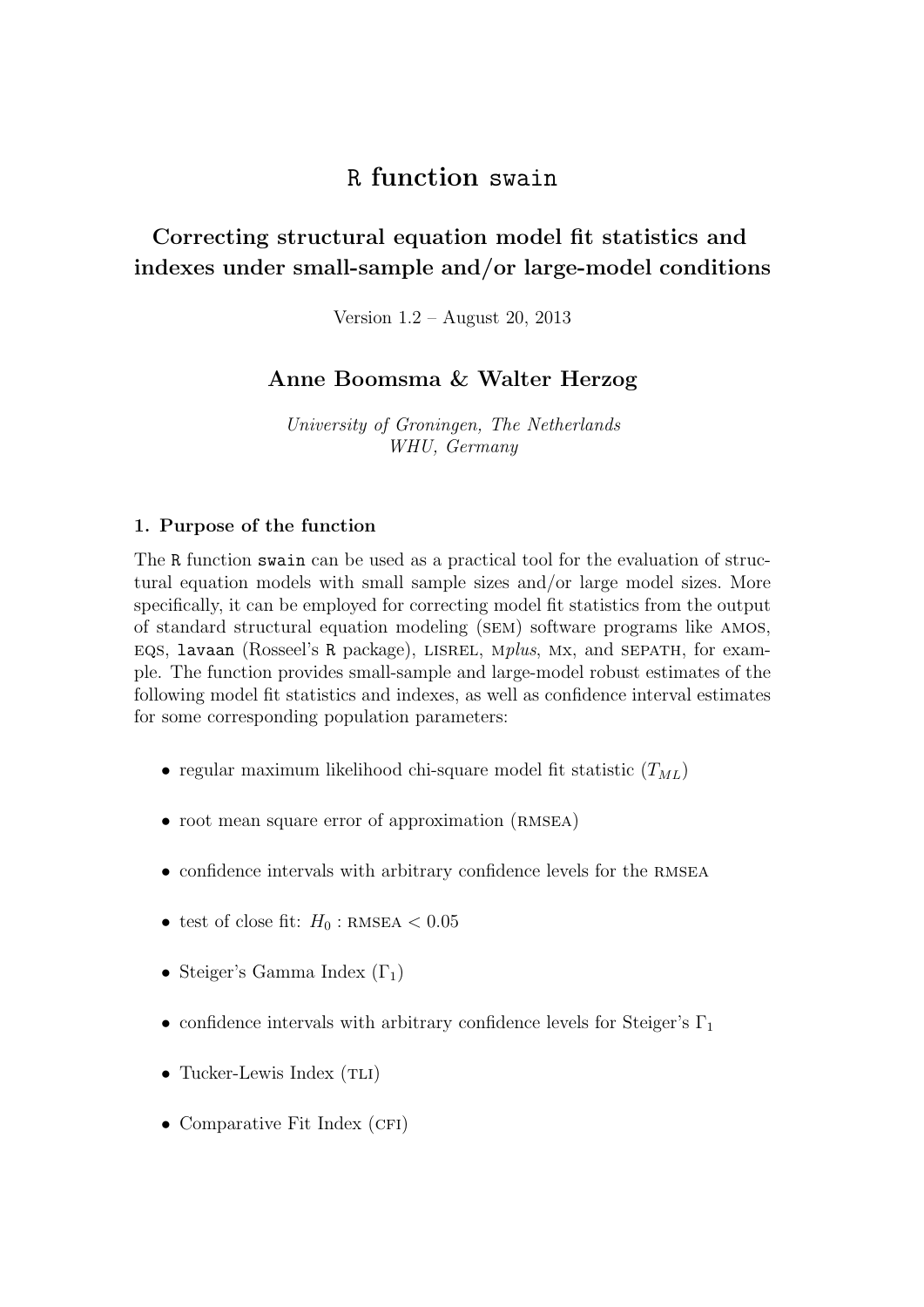The swain function calculates corrections of these statistics based on a correction derived by Swain (1975); see Herzog, Boomsma, & Reinecke (2007). Under the assumption of multivariate normality of the observed variables, Monte Carlo studies indicate that the correction leads to bias reduction of the model fit estimators listed above, as long as the ratio of sample size  $N$  to the number of estimated parameters t, the so-called  $N$ :t ratio, is at least 2:1 (Herzog, Boomsma, & Reinecke, 2007). This performance is independent of the degree of model misspecification (Herzog & Boomsma, 2006, 2009). In case of clearly nonnormal data, it might be better to use the Satorra-Bentler corrected 'scaled' model fit statistic as an argument of this function (see, for example, eqs or mplus program output), instead of the regular maximum likelihood chi-square statistic.

#### 2. Installation

The user may take the following steps to have the R program installed and the swain function loaded.

- Download the open source R software from the uniform resource locator http://cran.r-project.org/. The freely available R program is a powerful environment for statistical computation, statistical data analysis, and graphics.
- From URL http://www.gmw.rug.nl/~boomsma, copy the R script swain.R into a selected working directory of R.
- Start R, after which the R console window pops up.
- In the status bar at the top, click  $File \rightarrow Open \ script \rightarrow select \ swain.R$ , after which the R editor window pops up.
- After a right-mouse click in this editor window, select the complete script (Select all).
- After another right-mouse click, select Run line or selection. In principle, one can also use keyboard function F5.
- The swain function has been loaded now. It is thus available to apply. At the termination of an R session, the system will ask whether to save the workspace image. Pressing Yes will save the swain function with it. When starting a new R session, the previously saved workspace image can be reloaded by entering command load(".RData").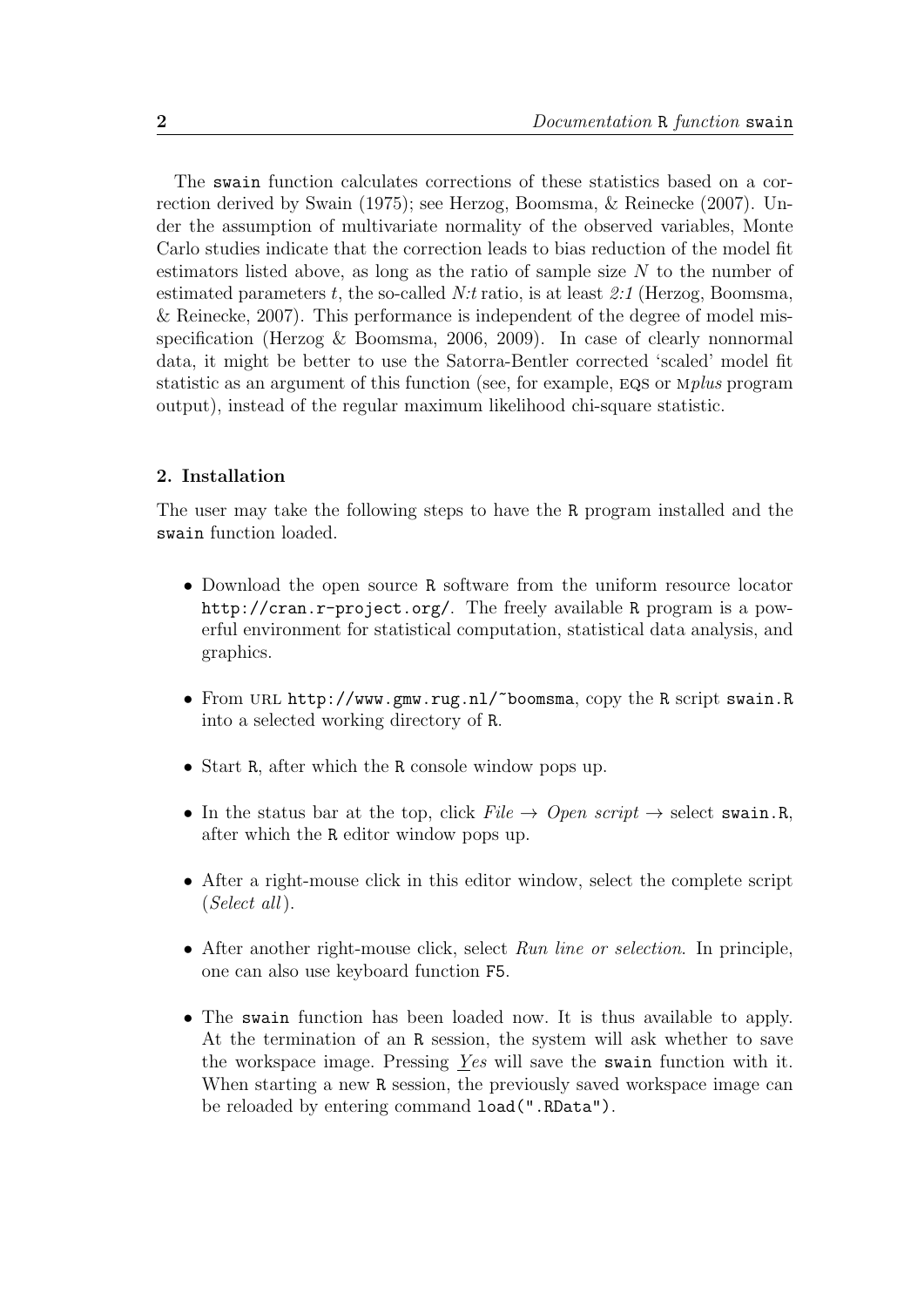#### 3. How to use the function

Consider a vector of p random variables  $z$  ( $p \times 1$ ) and a corresponding empirical sample covariance matrix  $S(p \times p)$  based on N independent observations. Given the sample covariance matrix  $S$ , the structural equation model  $M_j$ , i.e., the model under study, was estimated using maximum likelihood estimation procedures. The primary objective of the swain function is to obtain proper estimates of a number of model fit statistics and indexes. Both regular and corrected estimates are calculated, given the values of a number of arguments of the function.

In principle, the swain function can be applied to any structural equation model of interest. The function is fairly easy to use, as the following example may serve to illustrate.

- Suppose the sample data and the model under study provide the following specifications:
	- $-$  sample size,  $N = 50$ .
	- number of observed variables, p = 25.
	- number of degrees of freedom,  $d = 265$ .
- Further suppose that the following estimated chi-square model fit statistics are printed in the output of some structural equation modeling software program:
	- the maximum likelihood chi-square statistic for the model under study,  $TML = TMLj = 400$ .
	- the maximum likelihood chi-square estimate for the independence model, TMLi = 1100. This estimate is used for the calculation of the corrected incremental fit indexes TLI and CFI. It should be noted that, unlike TML, TMLi itself is not corrected (for details, see Herzog & Boomsma, 2006, 2009).
- For the estimation of confidence intervals for RMSEA and  $\Gamma_1$ , the researcher wants the confidence level,  $1 - \alpha$ , to be 0.90, which is the default level:  $-$  conf.level =  $0.90$ .
- The preceding information provides the necessary values of the arguments of the swain function: N, p, d, TML, TMLi, conf.level. In the R console window, the user can now type the following command and press the return button: swain(N=50, p=25, d=265, TML=400, TMLi=1100). One could also use the short command: swain(50, 25, 265, 400, 1100).
- As a result, the following output is generated: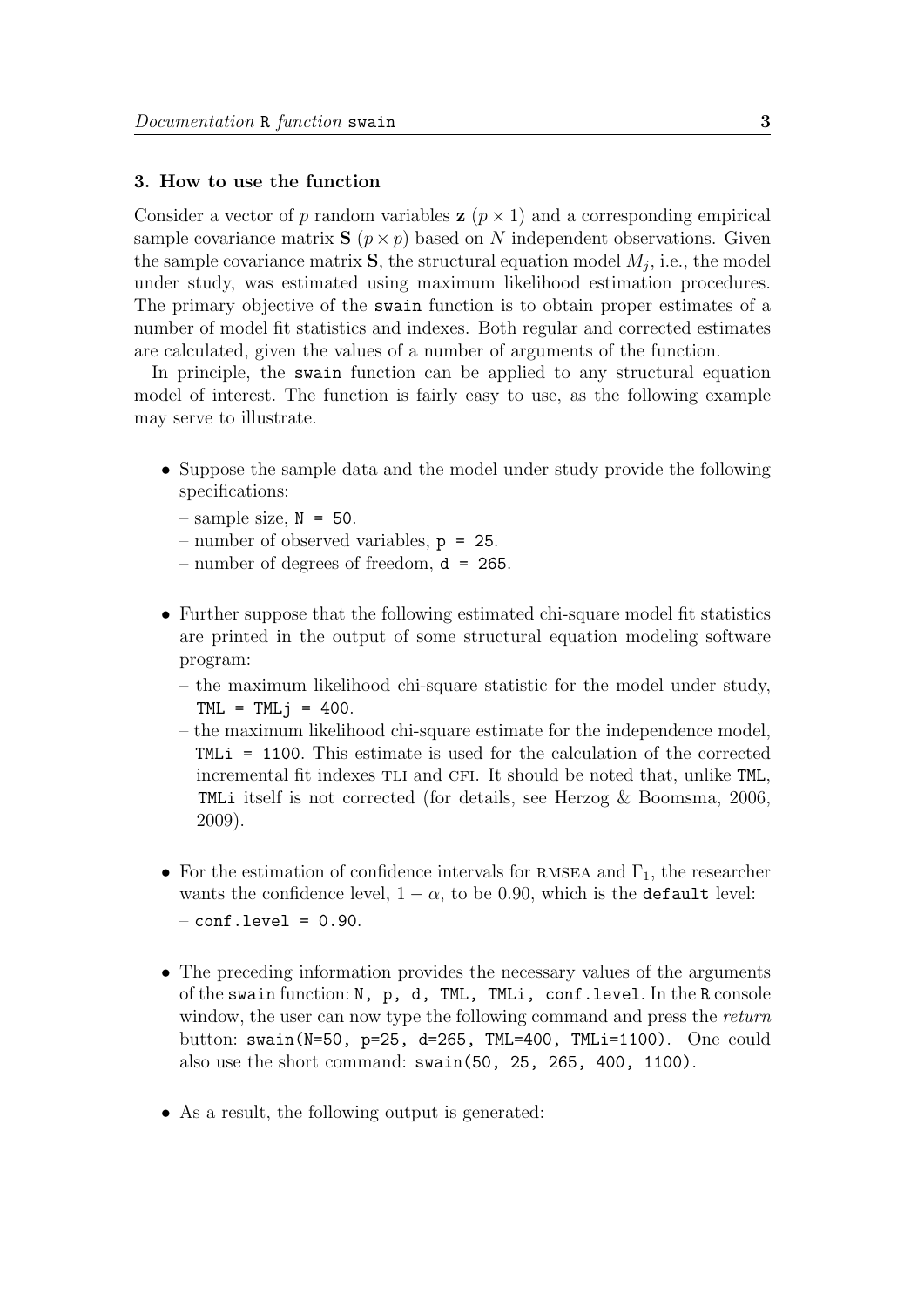```
Sample size, N = 50Number of observed variables, p = 25
Number of degrees of freedom, d = 265
Chi-square test statistic, TML = 400, p-value: 1.5592e-07
Swain's correction factor: 0.80433
Swain-corrected chi-square test statistic: 321.73, p-value: 0.0097438
Chi-square test statistic of the independence model, TMLi = 1100
Estimate of the Root Mean Square Error of Approximation (RMSEA): 0.10196
90% confidence interval for RMSEA: (0.080977, 0.12186)
Test of close fit: H_0: RMSEA < .05, p-value: 0.00013680
Swain-corrected RMSEA: 0.066099
Swain-corrected 90% confidence interval for RMSEA: (0.034600, 0.090403)
Swain-corrected test of close fit: H_0: RMSEA < .05, p-value: 0.17136
Estimate of Gamma_1: 0.8194
90% confidence interval for Gamma_1: (0.76056, 0.87795)
Swain-corrected Gamma_1: 0.91523
Swain-corrected 90% confidence interval for Gamma_1: (0.85232, 0.97525)
Tucker-Lewis Index (TLI): 0.80896
Swain-corrected Tucker-Lewis Index: 0.91972
Comparative Fit Index (CFI): 0.83125
Swain-corrected Comparative Fit Index: 0.92908
```
- A comparison of the uncorrected fit estimates and the Swain-corrected estimates demonstrates the effect of Swain's corrective procedure. In the preceding example, the corrected estimates indicate a much better model fit than the uncorrected ones.
- The confidence level for the confidence intervals of RMSEA and  $\Gamma_1$  can be changed from its default 90% level to another value by using function argument conf.level. The next command changes the significance level to 80%: swain(N=50,p=25,d=265,TML=400,TMLi=1100,conf.level=0.80).

## 4. In case of problems

In case of any problems one is requested to write an e-mail to a.boomsma@rug.nl and/or walter.herzog@whu.edu. Users are also invited to contact the authors if possible extensions or improvements of the function should be considered.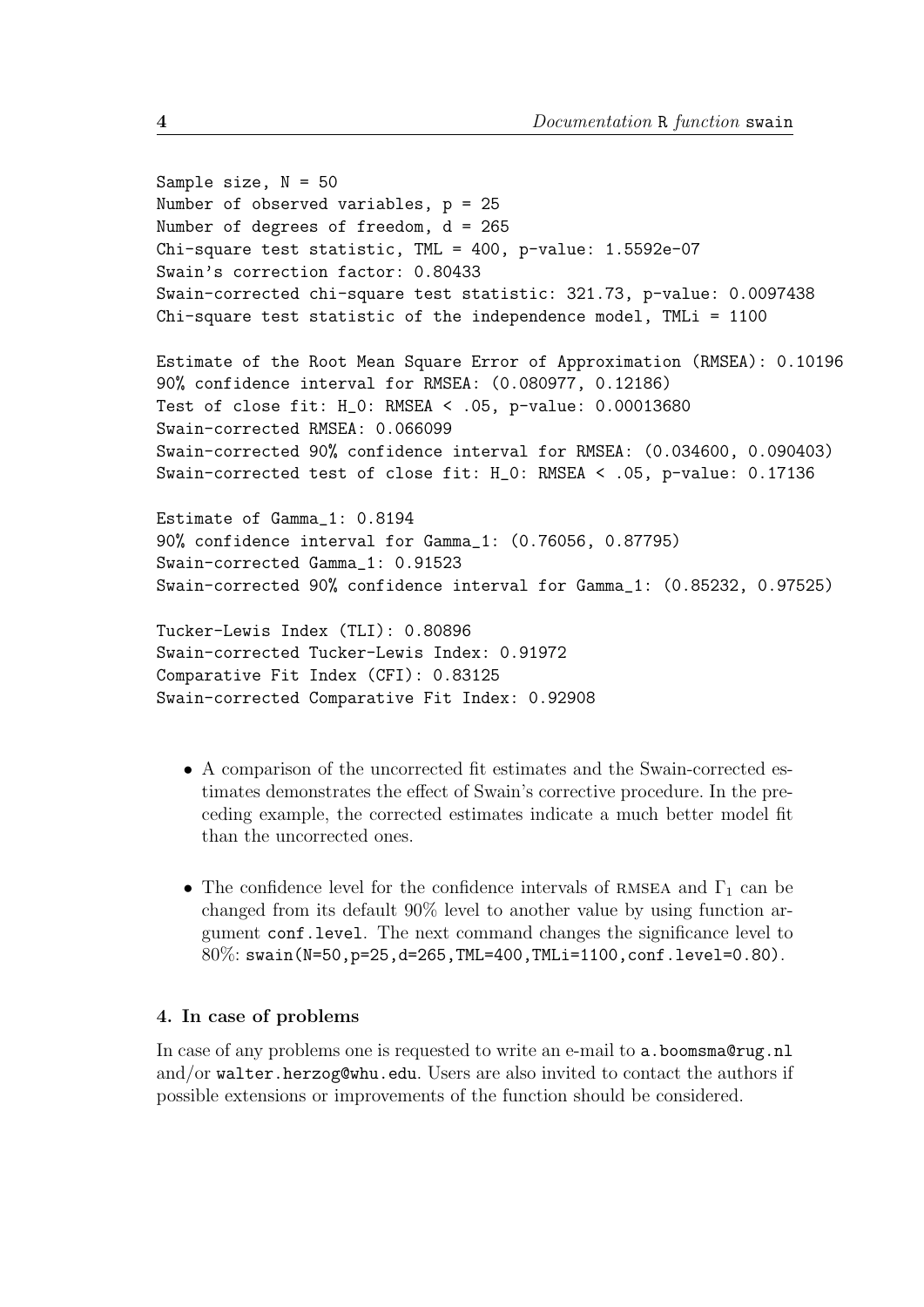#### 5. License

The R function swain is free software: one can redistribute it and/or modify it under the terms of the GNU General Public License as published by the Free Software Foundation, either version 3 of the License, or (at one's option) any later version; see http://www.gnu.org/licenses/.

### References

- Swain, A.J. (1975). Analysis of parametric structures for variance matrices. Unpublished doctoral dissertation, Department of Statistics, University of Adelaide, Australia.
- Herzog, W., & Boomsma, A. (2006, July). Finite sample corrections for RMSEA estimation. Paper presented at the annual meeting of the Psychometric Society, Montreal, Canada.
- Herzog, W., & Boomsma, A. (2009). Small-sample robust estimators of noncentrality-based and incremental model fit. Structural Equation Modeling, 16, 1–27.
- Herzog, W., Boomsma, A., & Reinecke, S. (2007). The model-size effect on traditional and modified tests of covariance structures. Structural Equation Modeling, 14, 361–390.

R function swain Copyright © 2013 by Anne Boomsma and Walter Herzog

All rights reserved. No part of this publication may be reproduced, stored in a retrieval system, or transmitted, in any form or by any means, electronic, mechanical, photocopying, recording, or otherwise, without the prior written permission of the authors.